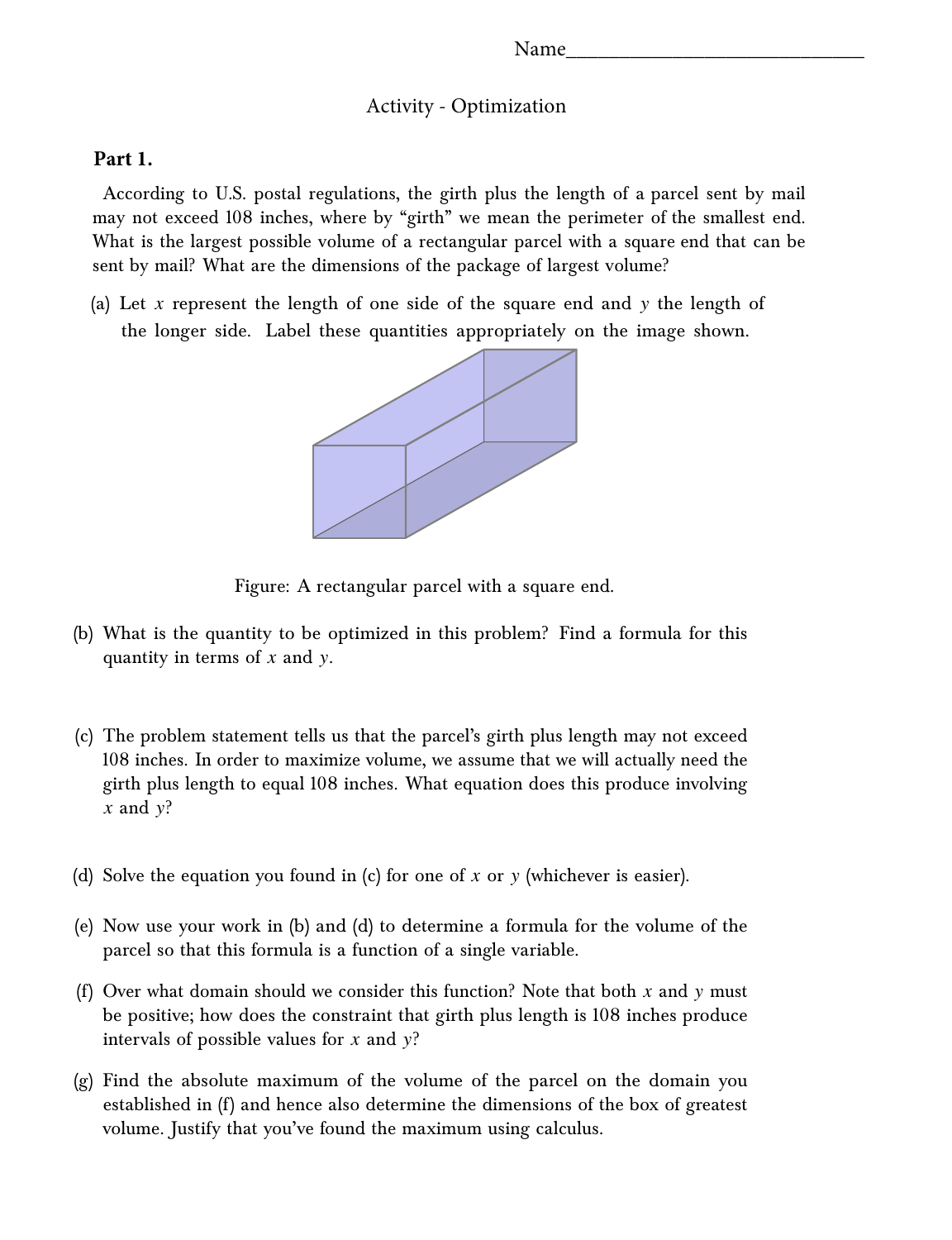# **Part 2.**

A box with a square base and open top must have a volume of  $1600 \text{cm}^3$ . Find the dimensions of the box that minimize the amount of material used.

### **Part 3.**

A rancher wants to fence in a large rectangular area with the overall outer dimensions *x* and *y*. She then wants to partition the area into three rectangular pens for various animals as shown below (note that the three pens are not necessarily the same size).



If exactly 800 m of fencing material is to be used, what is the maximum total enclosed area?